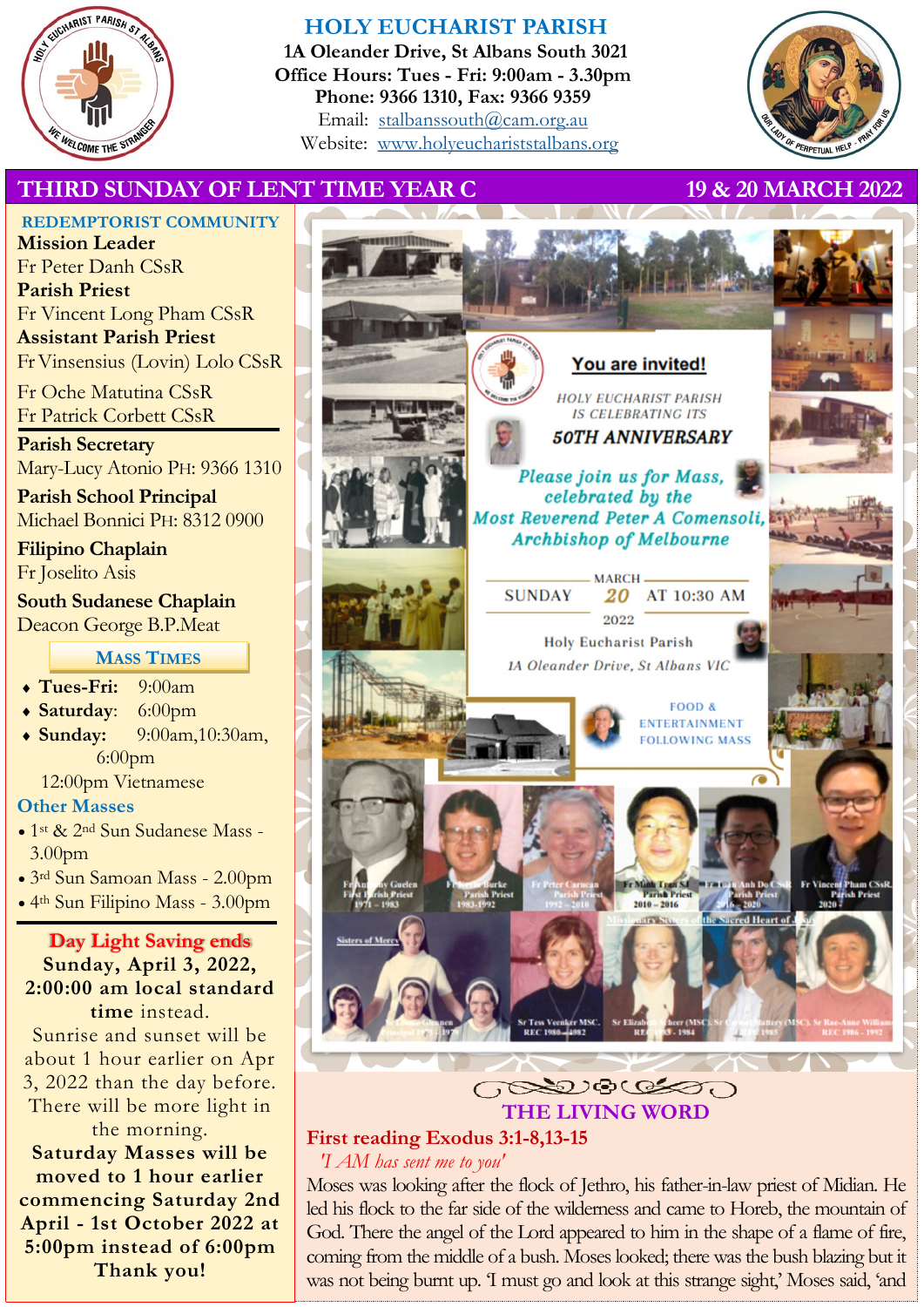see why the bush is not burnt.' Now the Lord saw him go forward to look, and God called to him from the middle of the bush. 'Moses, Moses!' he said. 'Here I am,' Moses answered. 'Come no nearer,' he said. 'Take off your shoes, for the place on which you stand is holy ground. I am the God of your fathers,' he said, 'the God of Abraham, the God of Isaac and the God of Jacob.' At this Moses covered his face, afraid to look at God. And the Lord said, 'I have seen the miserable state of my people in Egypt. I have heard their appeal to be free of their slave-drivers. Yes, I am well aware of their sufferings. I mean to deliver them out of the hands of the Egyptians and bring them up out of that land to a land rich and broad, a land where milk and honey flow, the home of the Canaanites, the Hittites, the Amorites, the Perizzites, the Hivites and the Jebusites.' Then Moses said to God, 'I am to go, then, to the sons of Israel and say to them, "The God of your fathers has sent me to you." But if they ask me what his name is, what am I to tell them?' And God said to Moses, 'I Am who I Am. This' he added 'is what you must say to the sons of Israel: "I Am has sent me to you."' And God also said to Moses, 'You are to say to the sons of Israel: "The Lord, the God of your fathers, the God of Abraham, the God of Isaac, and the God of Jacob, has sent me to you." This is my name for all time; by this name I shall be invoked for all generations to come.'

### **Responsorial Psalm Ps. 102(103):1-4,6-8,11**

**The Lord is kind and merciful.**

My soul, give thanks to the Lord all my being, bless his holy name. My soul, give thanks to the Lord and never forget all his blessings.

### **The Lord is kind and merciful.**

It is he who forgives all your guilt, who heals every one of your ills, who redeems your life from the grave, who crowns you with love and compassion,

### **The Lord is kind and merciful.**

The Lord does deeds of justice, gives judgement for all who are oppressed. He made known his ways to Moses and his deeds to Israel's sons.

### **The Lord is kind and merciful.**

The Lord is compassion and love, slow to anger and rich in mercy. For as the heavens are high above the earth so strong is his love for those who fear him.

# **The Lord is kind and merciful.**

# **Second reading 1 Corinthians 10:1-6,10-12**

# *The life of the people under Moses in the desert was written down to be a lesson for us*

I want to remind you, brothers, how our fathers were all guided by a cloud above them and how they all passed through the sea. They were all baptised into Moses in this cloud and in this sea; all ate the same spiritual food and all drank the same spiritual drink, since they all drank from the spiritual rock that followed them as they went, and that rock was Christ. In spite of this, most of them failed to please God and their corpses littered the desert. These things all happened as warnings for us, not to have the wicked lusts for forbidden things that they had. You must never complain: some of them did, and they were killed by the Destroyer. All this happened to them as a warning, and it was written down to be a lesson for us who are living at the end of the age. The man who thinks he is safe must be careful that he does not fall.

### **Gospel Acclamation Matthew 4:17**

Glory to you, Word of God, Lord Jesus Christ! Repent, says the Lord; the kingdom of heaven is at hand. Glory to you, Word of God, Lord Jesus Christ!

### **Gospel Luke 13:1-9**

# *'Leave the fig tree one more year'*

Some people arrived and told Jesus about the Galileans whose blood Pilate had mingled with that of their sacrifices. At this he said to them, 'Do you suppose these Galileans who suffered like that were greater sinners than any other Galileans? They were not, I tell you. No; but unless you repent you will all perish as they did. Or those eighteen on whom the tower at Siloam fell and killed them? Do you suppose that they were more guilty than all the other people living in Jerusalem? They were not, I tell you. No; but unless you repent you will all perish as they did.' He told this parable: 'A man had a fig tree planted in his vineyard, and he came looking for fruit on it but found none. He said to the man who looked after the vineyard, "Look here, for three years now I have been coming to look for fruit on this fig tree and finding none. Cut it down: why should it be taking up the ground?" "Sir," the man replied "leave it one more year and give me time to dig round it and manure it: it may bear fruit next year; if not, then you can cut it down."'

# **ST. JOSEPH: OUR SUBLIME MODEL FOR SAINTLY FATHERHOOD**

If we want to look to the saints as models then we should raise our eyes, mind and heart to the greatest of all saints and that is, of course St. Joseph!

The Church celebrates liturgically Glorious Saint Joseph twice a year: March 19th and May 1st. In March he is celebrated under the title*Saint Joseph, Husband of Mary.*In May his title is *Saint Joseph the Worker.*

In this short essay we would like to focus on Glorious Saint Joseph as patron of families and patron of fathers. As we all know, in the world in which we live the family is definitely in crisis, as well as fatherhood. For these two reasons we would like to raise our minds and hearts to Saint Joseph to pray for families, as well as to serve as a splendid and shining model for fathers to follow.

One of the titles given to Saint Joseph in the beautiful prayer that we call the *[Litany of Saint Joseph](https://www.ewtn.com/devotionals/litanies/joseph.htm)* is the poetic expression: *Saint Joseph, Ornament of the Domestic Life, pray for us.* What do we mean by the word *ornament?* Very simply, an ornament has as its nature and purpose to adorn, to beautify, to dignify, to make noble. If Saint Joseph is given a more prominent role in the family, then families indeed will become more beautiful, more noble, more loving, more pure — in a word, more holy!

Therefore, we encourage all families to invite the Glorious Saint Joseph to be a living member of your family, of course in union with Mary, the spouse of Saint Joseph, and Jesus, our Lord. Two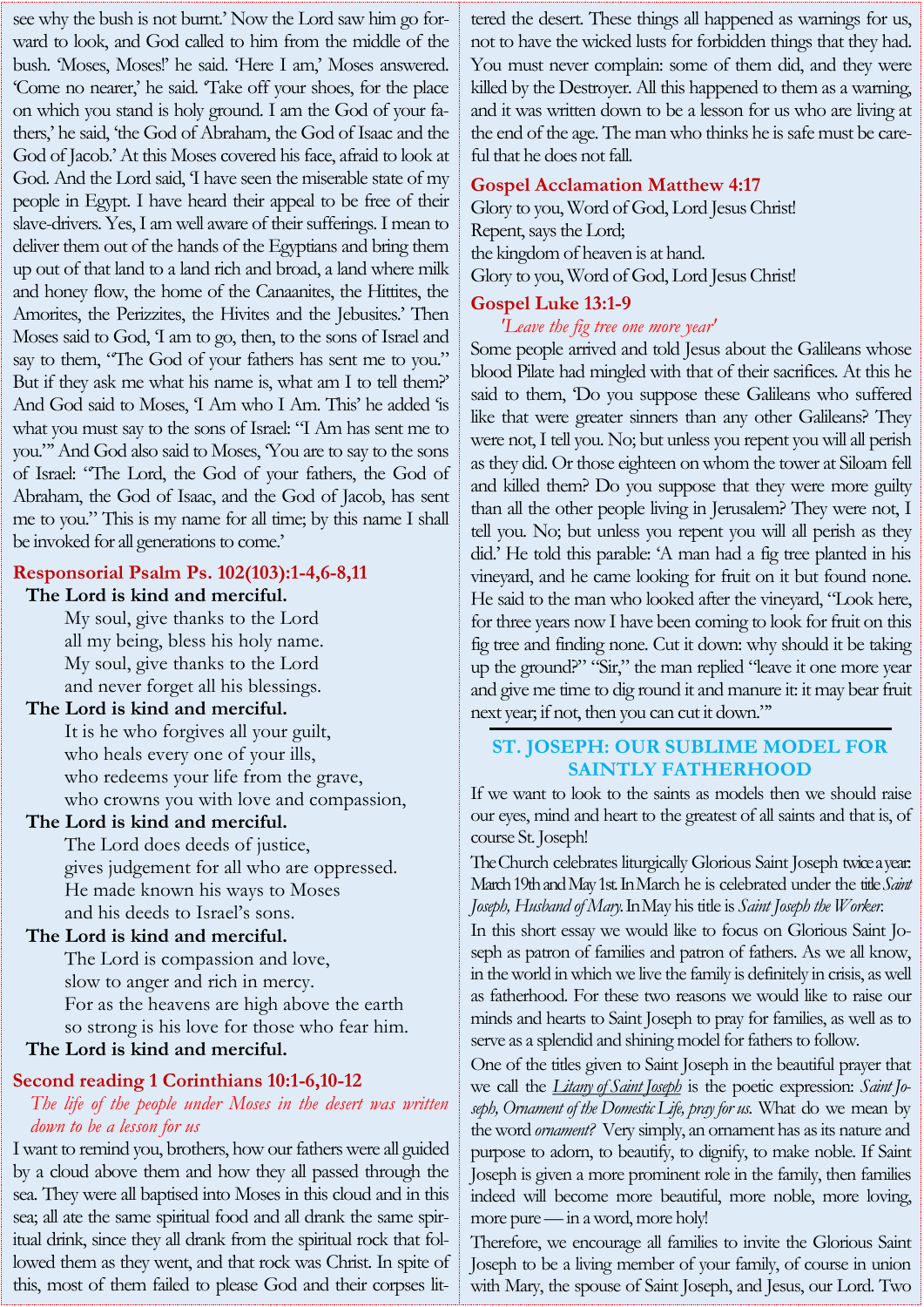suggestions on how to invite Saint Joseph to have a more prominent presence and role in the sanctification of your family. First, purchase either an attractive statue of Saint Joseph and place it in a prominent place, or you might prefer to purchase an attractive painting of this great saint. Next, on a daily basis, have the family pray together a prayer to Saint Joseph; it might even be the *Litany of Saint Joseph.* Do not be surprised to experience real changes improving your family life in a short time if this is done. The great Saint Teresa of Avila, woman Doctor of the Church, who loved and promoted devotion to Glorious Saint Joseph commented that sometimes saints delay in their intercession. But not so with Saint Joseph, he works quick! She said that he is the saint to beg graces from in all circumstances and situations.

Now let us move on to another dimension of the personality of the Great and Glorious Saint Joseph and that is with respect to his Paternity - or if you like, Saint Joseph in his role as Father.

The Church actually gives Saint Joseph a theological category that places him in the apex or zenith of all of the saints and this is called *Protodulia.* By this title, we mean that Saint Joseph as saint is the first to be venerated among all the saints. Saint Bernardine of Siena and other saints give the reason and it is because of the dignity of his office or the dignity of his sublime vocation. For, according to the vocation that God gives to any individual, He will always give corresponding graces commensurate with that vocation. The Sacrament of Marriage enables a husband and wife to be faithful to each other, and to be responsible and holy parents. Holy Orders enables the priest to carry out his priestly duties with grace, order, love, and perfection.

Likewise, God called the great Saint Joseph to be both spouse of Mary, the Mother of God, as well as to be the earthly father to Jesus, the Savior of the world. Therefore, it stands to reason, that due to these two sublime duties, Saint Joseph would be endowed with a super abundance of graces. For this reason, we want to love Saint Joseph, pray to Saint Joseph, and trust in the power of his intercession.

### **Saint Joseph as Father**

One of the most astounding and mind-boggling works of the Eternal Father was to send His Only Son Jesus, the Second Person of the Blessed Trinity, and to allow His Son to become a little Baby — vulnerable, weak and totally dependent upon a human mother and a human father — Mary and Saint Joseph. Indeed, Saint Joseph was and always will be the earthly father of Jesus! This was the will of the eternal Father for all eternity. And of course, Saint Joseph was the best of all earthly fathers.

We would like to highlight only a few sublime qualities of Saint Joseph as father so that it will serve as a springboard for many fathers to imitate. We all desperately need good role-models to imitate, and now, more than ever, fathers need a role model, and Saint Joseph is by far the best!

The following are five specific qualities that Saint Joseph lived as father to Jesus and as a model of all present and future fathers. May Glorious Saint Joseph intercede for fathers that they will faithfully carry out the sublime role that God has entrusted to them.

**1. First, Saint Joseph was a faithful son of the Eternal Father.** What is meant by this is simply the following: to be a good father, one must first and foremost be a noble, loving, and obedient son to the heavenly Father. All fathers must pray with utmost sincerity the prayer of the Lord: *"Our Father, who art in heaven, hallowed be thy name...*" A true father must have God as his guide, source, life, and inspiration. May fathers, in imitation of Saint Joseph, cultivate a deep relationship with the heavenly Father, and learn the true meaning of the Lord's prayer, *The Our Father…*

# **2. Second, Saint Joseph was a faithful and loving spouse.**

The Liturgy highlights how Saint Joseph *cherished* his wife, the Blessed Virgin Mary. The word *cherish* means that he really loved her. It is true that both Saint Joseph and Mary decided upon and lived faithfully a virginal marriage, under the inspiration and guidance of the Holy Spirit. Nonetheless, on a human level there existed a most profound and dynamic love that bound them together, a love imbued with the presence of the Holy Spirit.

Therefore, to be true and genuine fathers, husbands must love God, but then they must really love their wives. For when they love their wives, this love overflows and descends upon their children, like rainfall that falls and moistens the parched ground. A gesture of kindness and love given to his wife, is a gesture of kindness and love given to their children!

# **3. Third, good Saint Joseph was a teacher.**

He taught Jesus, on a human level, many important practices. He taught Jesus how to speak and say *Abba — Daddy!* He taught Jesus how to walk. He taught Jesus the art of being a craftsman as a carpenter. Now listen to this: Saint Joseph even taught Jesus how to pray! Take the words of the Psalms, such as *"The Lord is my Shepherd, there is nothing I shall want…"* (Psalm 23:1), Saint Joseph prayed these words and taught the Child Jesus to pray them. How sublime! The great Saint Joseph taught the *Logos, the Eternal Word of God the Father,* how to pray using human words!

The documents of Vatican II and the Catechism of the Catholic Church insist on the fact that the parents—both father and mother—are the primary teachers of their children, most especially in that which refers to the faith. May good Saint Joseph be a model for parents to truly be the first and best teachers of their children in all areas: academic, social, human, emotional, but especially as teachers of morality, spirituality, and all that refers to the good of the soul of the child and his eternal salvation.

# **4. Saint Joseph was presentto his child and to his wife.**

What we mean by *present* refers to the all-pervasive sad fact that so many fathers today actually become what we might term *Drop-out Dads!* This term *Drop-out Dad* has a multiplicity of interpretations, all nefarious and noxious to the well-being of the child and the family at large. Here are a few: divorcees, those involved in adultery, those hooked to vices (drinking, porn, drugs, casino gambling or the horses), those who are physically present but emotionally disengaged or disconnected.

This indeed becomes a vicious cycle passed on from one generation to the next. Contrariwise, good Saint Joseph was always, and we emphasize *always,* available to the needs of his family - both wife and Son! Saint Joseph prayed with the family, worked with the family, ate with the family, went to the Synagogue and Temple with the family, laughed with the family, relaxed with the family, and finally died in the arms of those he loved most - Jesus and Mary!

# **5. St. Joseph was willing to sacrifice for his family**

A very important final note on the noble, sublime, and holy presence and person of the great Saint Joseph was his willingness to sacrifice himself and suffer for Jesus and Mary. Not in one isolated case but many times, and intense sufferings!

Saint Joseph suffered due to the Virginal Conception of Jesus in the womb of Mary, until the angel cleared his doubt, and Saint Joseph took Mary to be his wife. Saint Joseph made the long and gruelling